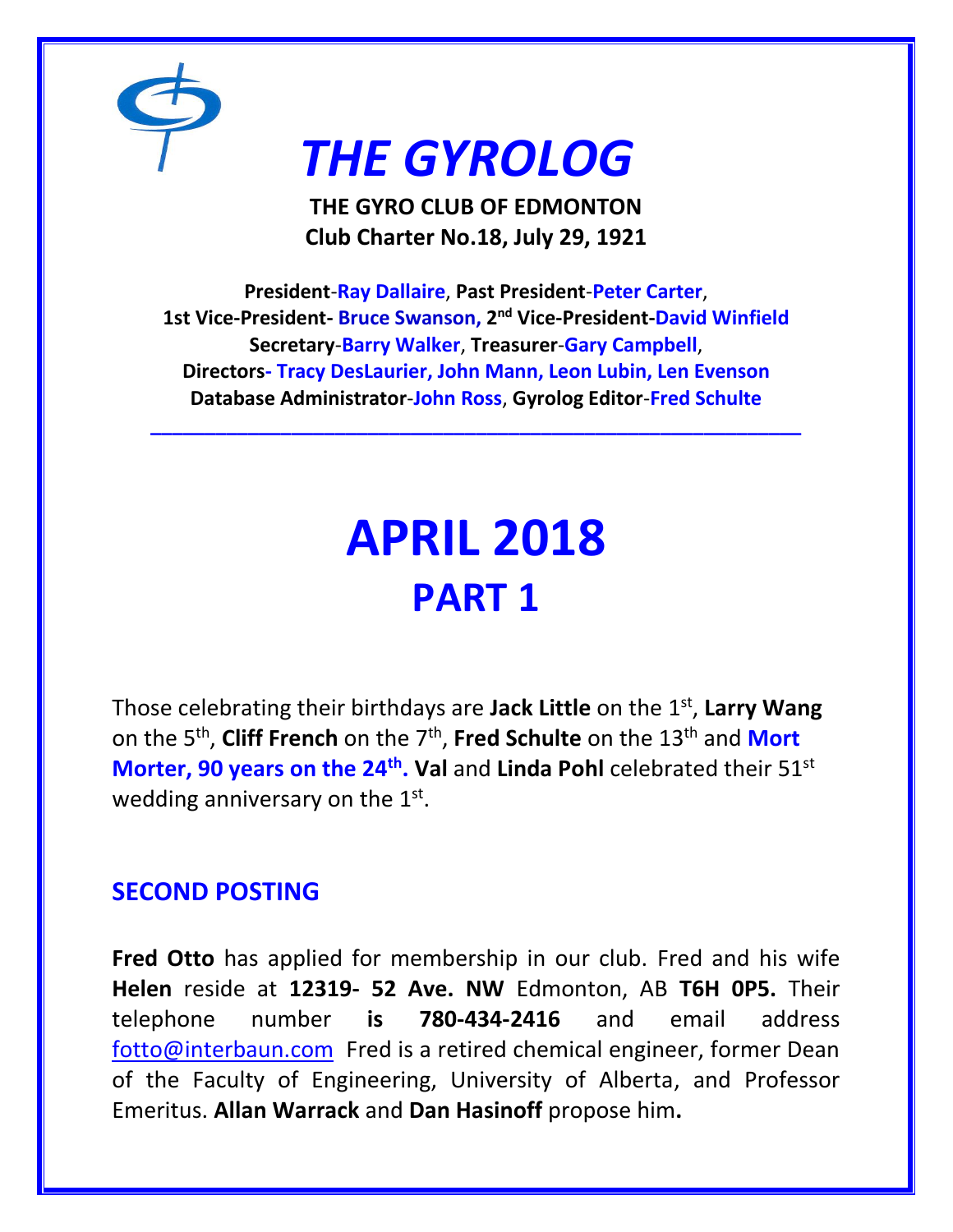## **SECOND POSTING**

**Douglas Armstrong** has applied for membership in our club. Doug and his wife **Mary Ella** reside at **3 Wolf Willow PT. NW** Edmonton, AB **T5T 1E3** His telephone number is **780-481-2055** and email address [wdouglas678@gmail.com](mailto:wdouglas678@gmail.com) Doug is a retired Family Physician**. Peter Carter** and **John Boyd** propose him.

## **SECOND POSTING**

**Heinrich Grosskopf** has applied for membership in our club. Heinrich and his wife **Carina** reside at **7920- 14 Avenue SW** Edmonton AB **T6X 1H3.** His telephone number is **780-758-0618** and email address is [heingro@gmail.com](mailto:heingro@gmail.com) Heinrich is Minister of Religion, Dayspring Presbyterian Church. **David Burnett** and **Jack Brown** propose him.

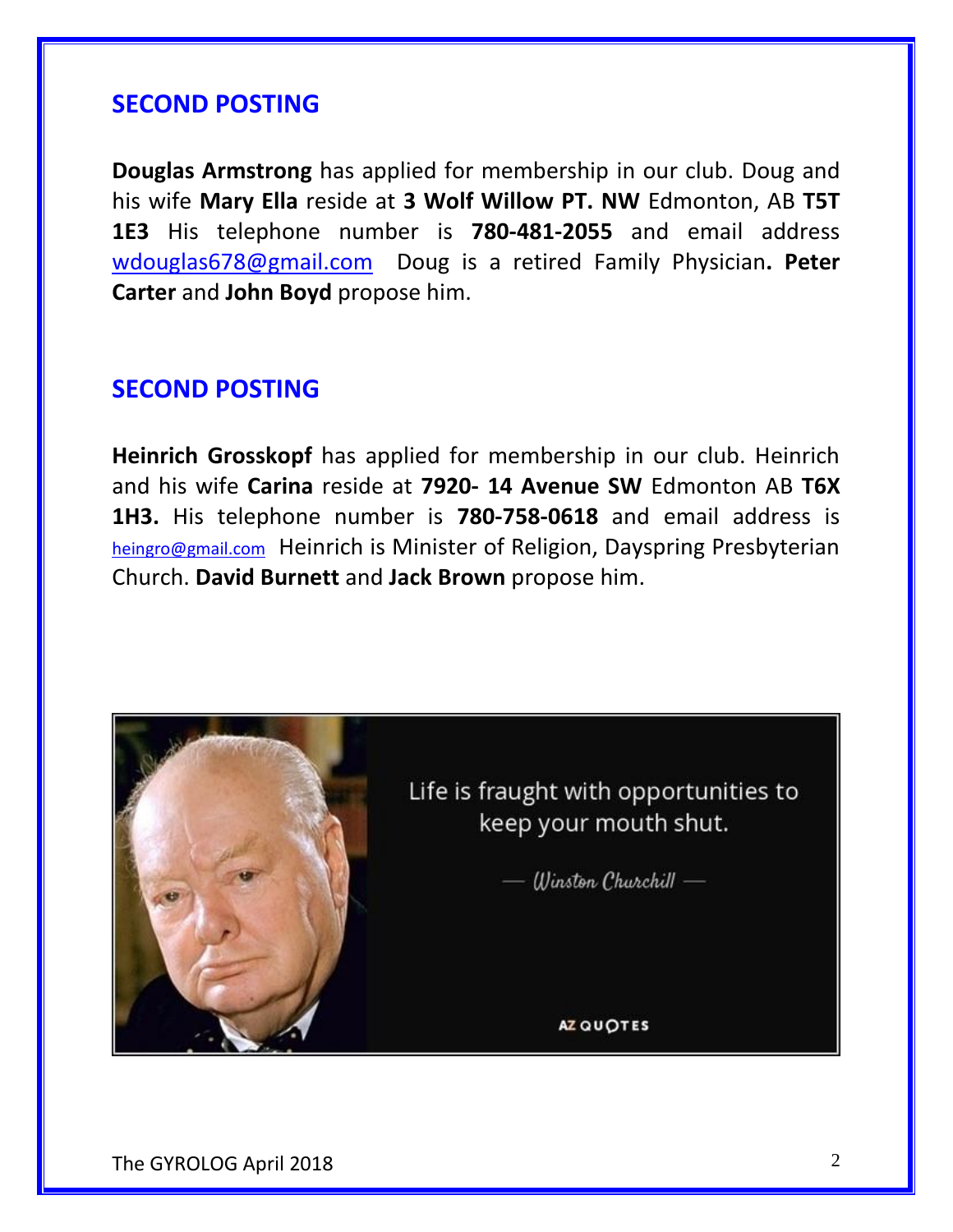President Ray Dallaire welcomed 32 Gyros to the April 3<sup>rd</sup> Luncheon Meeting held at the Royal Mayfair Golf Club.

**Past President** and **District Governor, Peter Carter** presented the proposed **Slate of Officers** to the members for consideration and approval. There were no further nominations from the floor and Peter moved to approve the slate, which was seconded, and approved unanimously by the members.

## **The GYRO CLUB of EDMONTON SLATE of OFFICERS May 1-2018 to April 30, 2019**

| President                      | <b>Bruce Swanson</b>                    |
|--------------------------------|-----------------------------------------|
| 1 <sup>st</sup> Vice-President | <b>David Winfield</b>                   |
| 2 <sup>nd</sup> Vice-President | <b>Chuck Gerhart</b>                    |
| Secretary                      | <b>Barry Walker</b>                     |
| <b>Treasurer</b>               | <b>Gary Campbell</b>                    |
| <b>Directors</b>               | Tracy DesLaurier (2 <sup>nd</sup> year) |
|                                | Len Evenson $(2nd$ year)                |
|                                | <b>Leon Lubin</b> ( $2^{nd}$ year)      |
|                                | <b>John Mann</b> ( $2nd$ year)          |
| <b>Past President</b>          | <b>Ray Dallaire</b>                     |

## **Thanks to all of those elected for serving on our behalf!**

**Please support our incoming Executive and attend the Installation at the Faculty Club on Saturday April 21st!**

**Dick Nichols** and **Bruce Swanson** were the Free Lunch winners.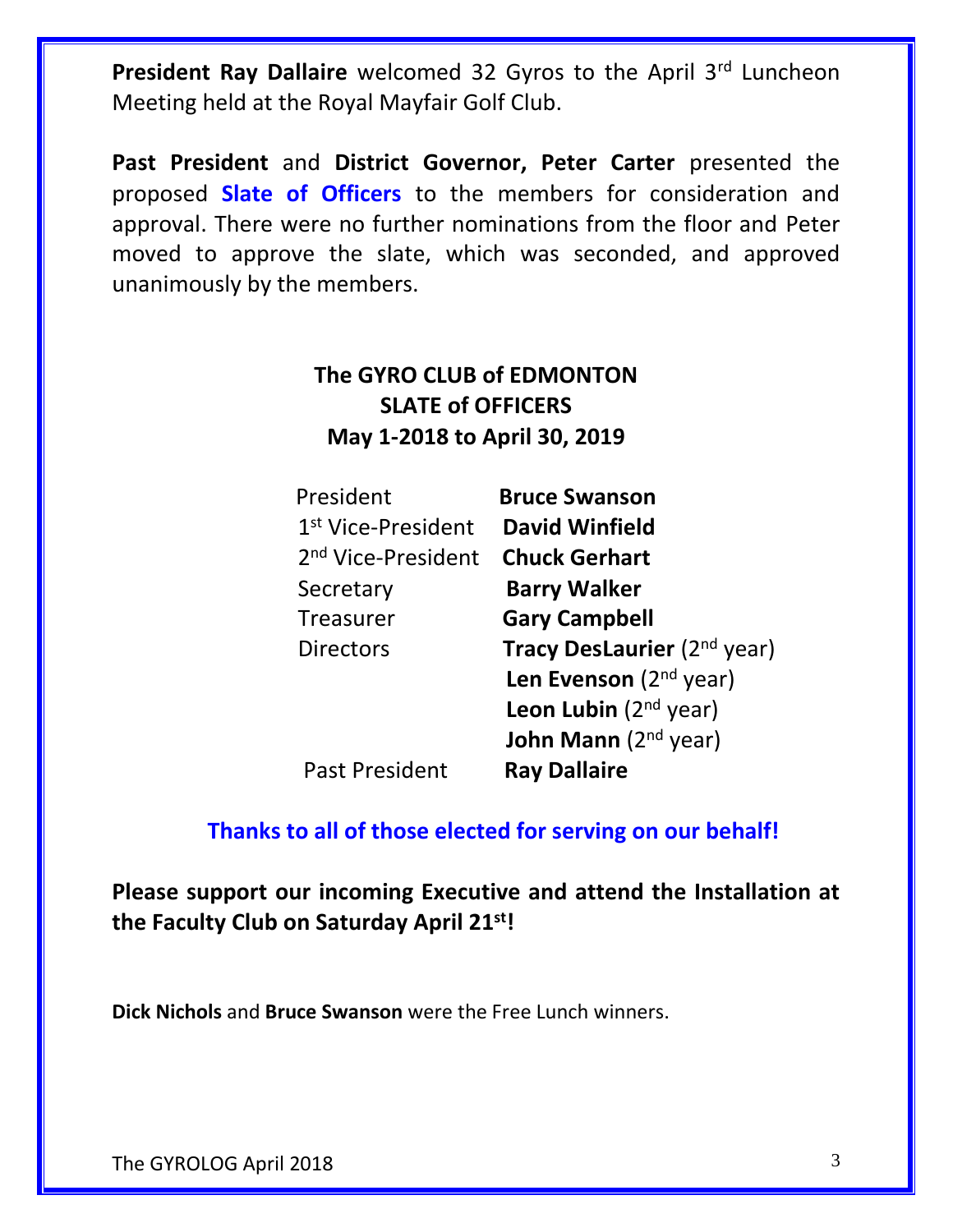It is with regret that we acknowledge the death of **Jamie Fleming** at the age of 66 on March 24, 2018. Reginald James Fleming, who was named after both his grandfather and father, was born in Ottawa, Ontario in 1951. He was the eldest of four, his two brothers, Steven and Al and his sister Anne were very close, and James was always known as Jamie. The family moved to Suffield, Alberta in 1954 and returned to Ottawa in 1956.

Jamie thrived in school and was gregarious and mischievous in nature with a questioning mind. He always looked for solutions and wanted to really understand life. On his first date with Nancy, they went to the circus which was consistent with Jamie's sense of humour and infectious energy. Nancy and Jamie were married in 1975.

Jamie graduated from Carlton University in the 1970's with a BA in Psychology and ultimately looked west for better employment opportunities. They moved to Calgary in 1978 and Jamie worked at Edgecombe Investments where he quickly established long-term personal friendships. A year later they moved to Edmonton where Jamie started his career at the University of Alberta as Director of Investments. Real Estate was later added to his portfolio. Jamie's knowledge and work experience were instrumental in the formulation of policy for endowment financial management. **Jamie** and **Allan Warrack** co-authored a paper in 1993 entitled *"Principles of University Endowment Management"*

The memorial service held for Jamie in Edmonton April 6<sup>th</sup> included many friends and relatives who spoke about his approach to life. The staff at the University of Alberta who worked with Jamie described the office as "fun place to work". He was described as **an interested man who was interesting.** He was also described **as a man with ethics, honesty, wisdom, and trustworthiness**. Jamie was a good listener and was equally comfortable with giving and taking advice.

In 2017, Jamie underwent a double-lung transplant and spent 187 days in recovery at the hospital. The recovery was and up and down and ultimately, Jamie succumbed to the process. He was cheerful to the end with Nancy at his side. "He said "it is what it is".

Jamie loved music and was always strumming his guitar and from time to time composed his own songs. One of them included "There will be toys for children". At the end of the memorial service, Steven, Al, and Anne Fleming sang accompanied by guitars, the famous Eagles Song **"Take it Easy".**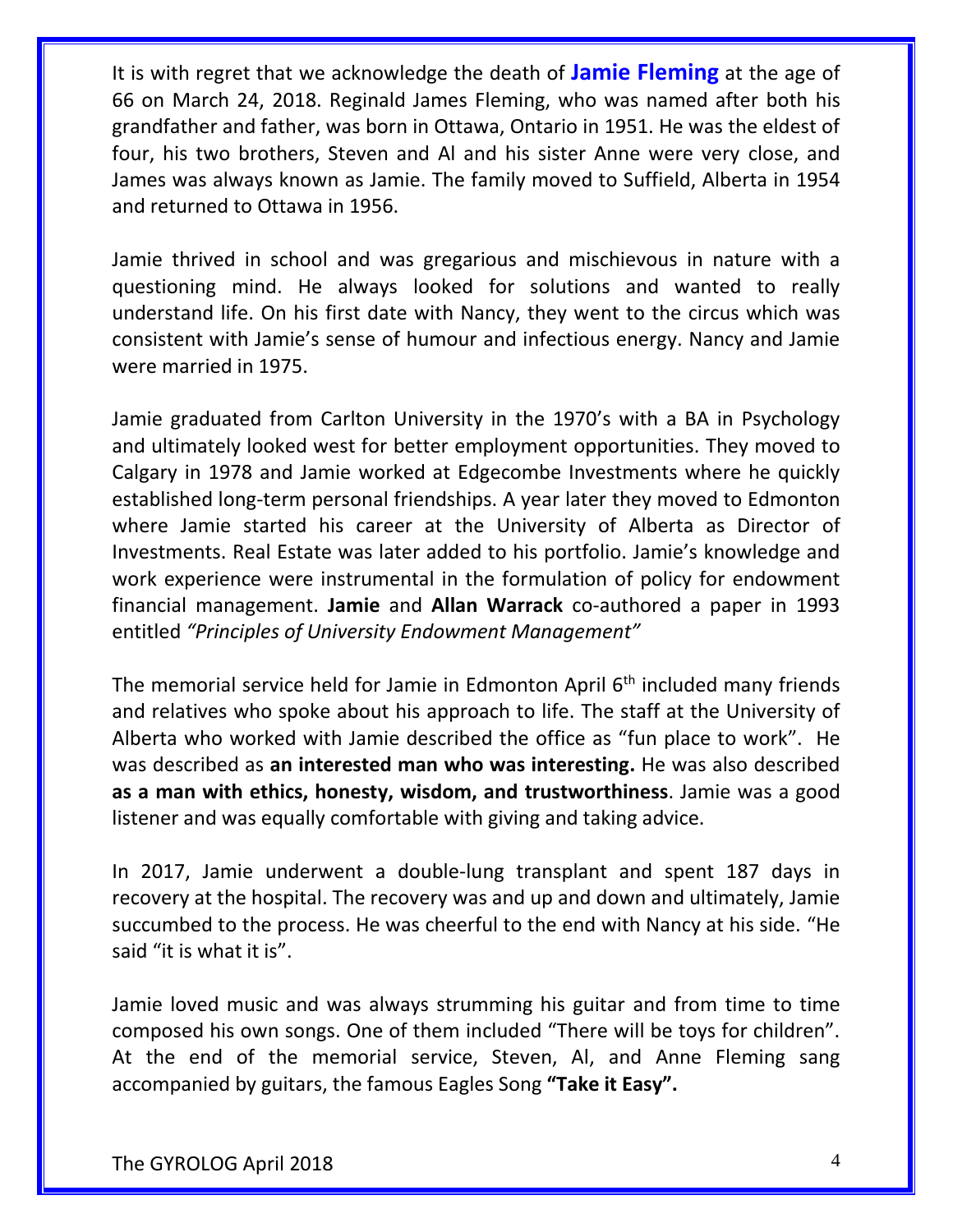Through work and friendships that developed at the University of Alberta, **Allan Warrack** and **Gerry Glassford** sponsored Jamie Fleming's membership in the Edmonton Gyro Club in 2011.

Jamie was a happy guy and he will be missed!

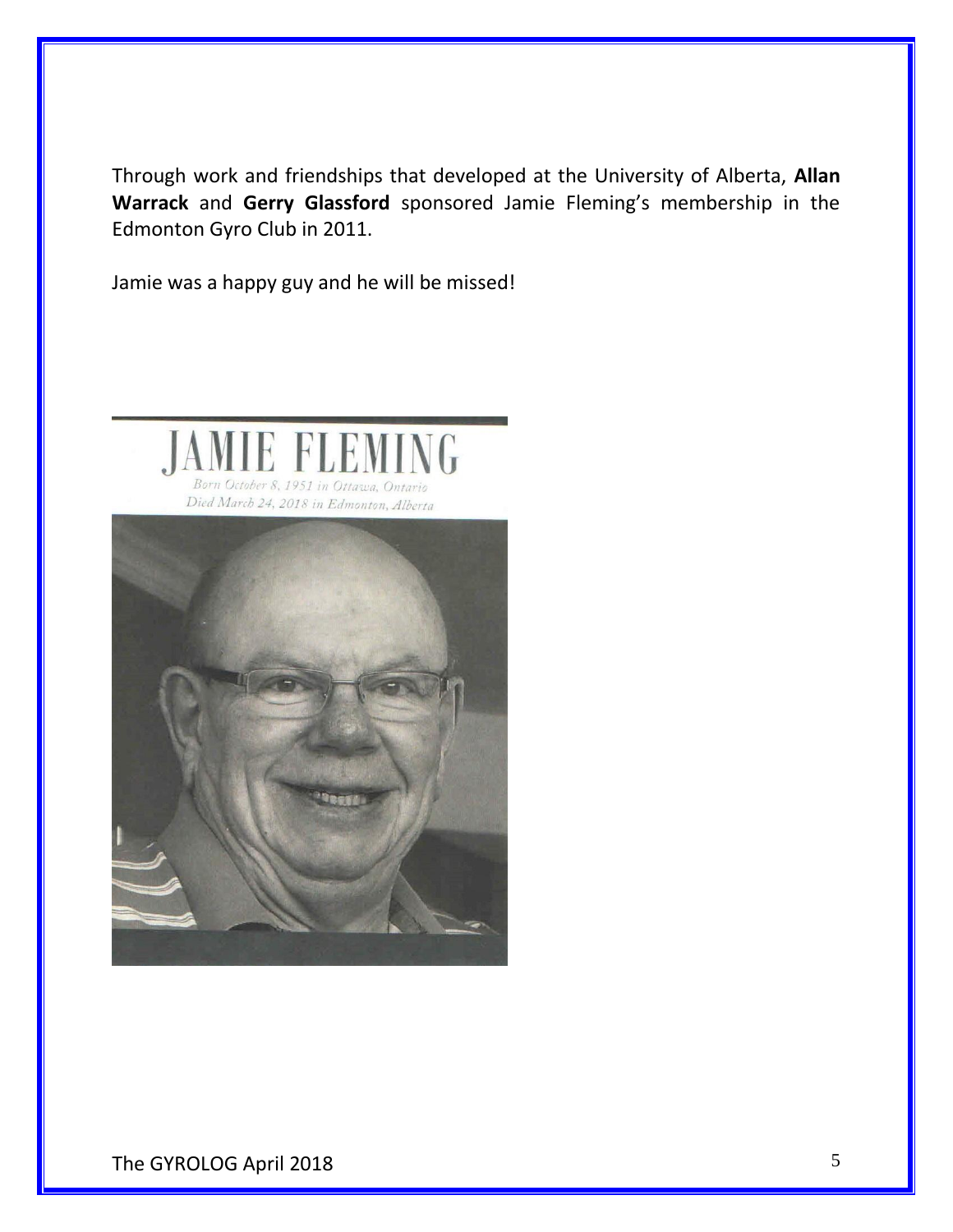It is with regret that we acknowledge the passing of **Gladys Yvette Stroppa** (nee Fraser) on April 6, 2018. Yvette was predeceased by her husband **John** in May 2017. She was born and educated in Winnipeg, Manitoba. After graduating she joined Eaton's of Canada and then Imperial Oil where she remained for 7 years. Yvette met her future husband John at Imperial Oil and they married at the Holy Rosary Church in Winnipeg in 1953. She later joined Marshall Wells of Canada until John was transferred to Edmonton with Imperial Oil in 1960. In Edmonton Yvette joined the Provincial Government and had a long and rewarding career. She retired in 1987.

Yvette was an active long-time member of the **Edmonton Gyrettes** starting in 1985. She was also a long-time member of CIFES (Celebrating Italian Families of Edmonton Society) along with John. Yvette was an avid football fan and season ticket holder during the many years John was involved as a CFL player and official. She travelled extensively with John and visited many parts of the world, including the United States, Mexico, Japan, Spain, Portugal, Italy, India, South America, South East Asia, Africa, Greece, and Israel.

#### **Yvette was a charming and enthusiastic member of the Gyro fraternity and will be missed!**

### **Dick Nichols reports on the results of the Hockey Pool**

| Game 20 April 5 |   |                                 | Winners               | <b>First Period</b>  | Second | Final                |
|-----------------|---|---------------------------------|-----------------------|----------------------|--------|----------------------|
|                 |   | <b>Oilers vs Golden Knights</b> |                       |                      |        |                      |
| <b>First</b>    | 1 | 0                               | <b>Sandy McDonald</b> | <b>Chuck Gerhart</b> |        | <b>Jean Warrack</b>  |
| Second 1        |   | $\overline{2}$                  | Jack Heibert          | <b>John Mann</b>     |        | <b>Terri Russell</b> |
| <b>Final</b>    | Δ | $\mathbf{z}$                    | <b>Kelly Burnett</b>  | Unsold               |        | Eric Braun           |

#### **Thanks Dick for organizing another very successful Hockey Pool!**

**"Fast Fred"**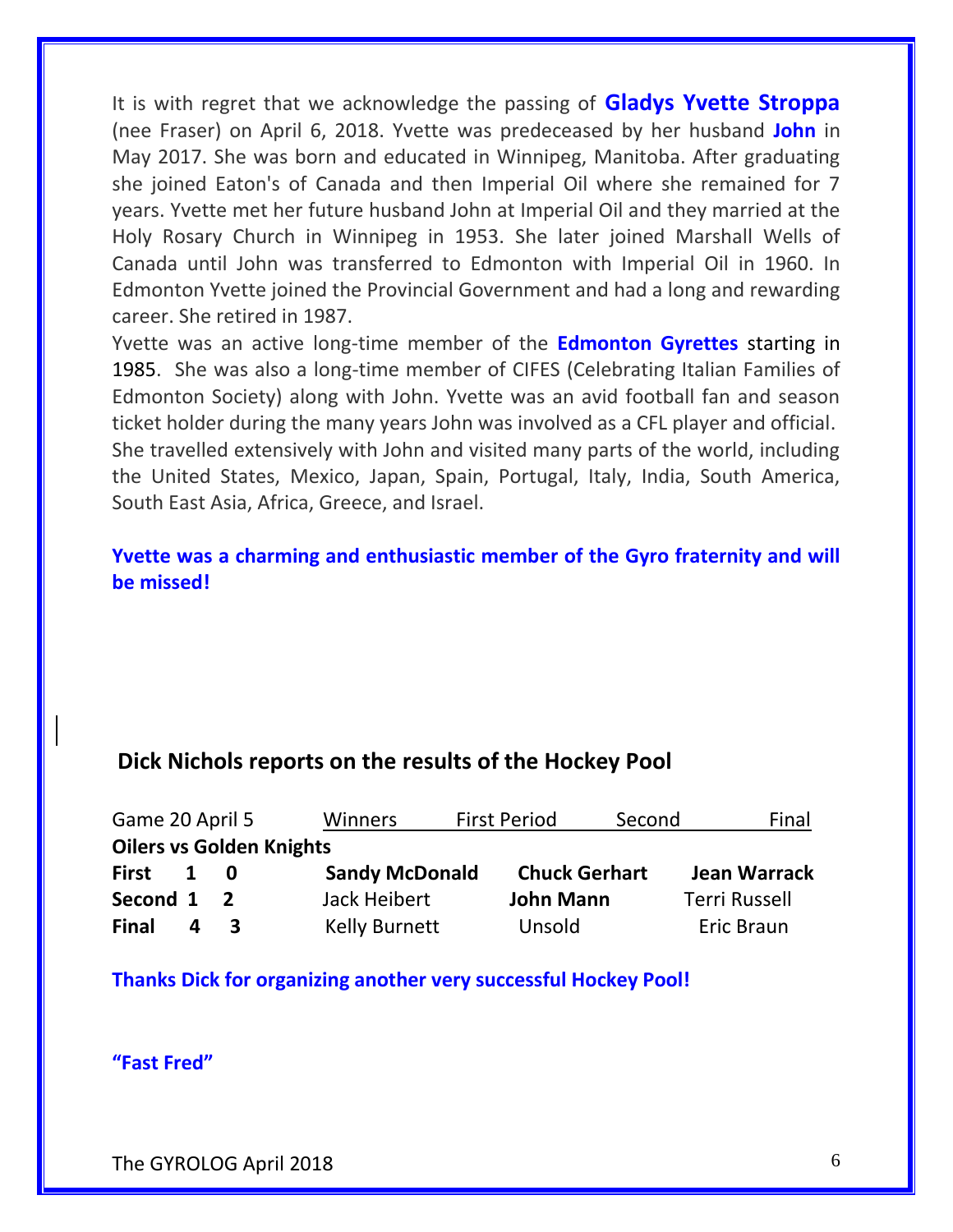#### **UPCOMING EVENTS**

**GYRO BRIDGE WINDUP, Highlands Golf Course, Wednesday, April 18th Cocktails: 5:30, Dinner 6:30 Event Organizer: Ken Willan**

**Executive Officer and Directors Installation, Mixed Event, U. of A. Faculty Club, 11113-113 Street NW, Saturday Evening, April 21st**

**Time: 6:00 PM for Dinner at 7:00 Cost: \$55 per person, if wine selected with meal \$65 person Menu: Prime Rib or Salmon Event Organizers: Ray Dallaire and Jim Lepp**

#### **Tuesday Luncheon Meeting, Royal Mayfair Golf Club, May 1st**

**Speaker: Chris Radojewski, President of the Friends of the Royal Alberta Museum Society Topic: Challenges and Opportunities of Setting Up a New Museum Event Organizers: Chuck Gerhart and Eric Spink**

#### **Gyrette Luncheon Meeting, Royal Mayfair Golf Club, May 8th**

**Time: 11:30 Registration, Lunch 12:00 noon Speaker: Margo Long-Executive Director, Youth Empowerment & Support Services (YESS) Topic: Homeless Youth and Trauma Contact: Paulette Schulte**

### **Tuesday Luncheon Meeting, Royal Mayfair Golf Club, May 15th**

**Speaker: Ron Bodnar Topic: Franklin Cars Event Organizers: John Ross and Peter Gommerud**

#### **DISTRICT VIII CONVENTION, Nelson, B.C. June 7-10, 2018**

**Convention Hotel: Prestige Lakeside Resort, Gyro rates: \$140/night plus tax-City side and \$160/night-Lake side. Registration Fee: \$450/couple, single \$225 Convention Link: <http://nelson.gyro.ws/CONVENTION.html> Nelson Contact: Dave Brown [davelinbrown@shaw.ca](mailto:davelinbrown@shaw.ca)**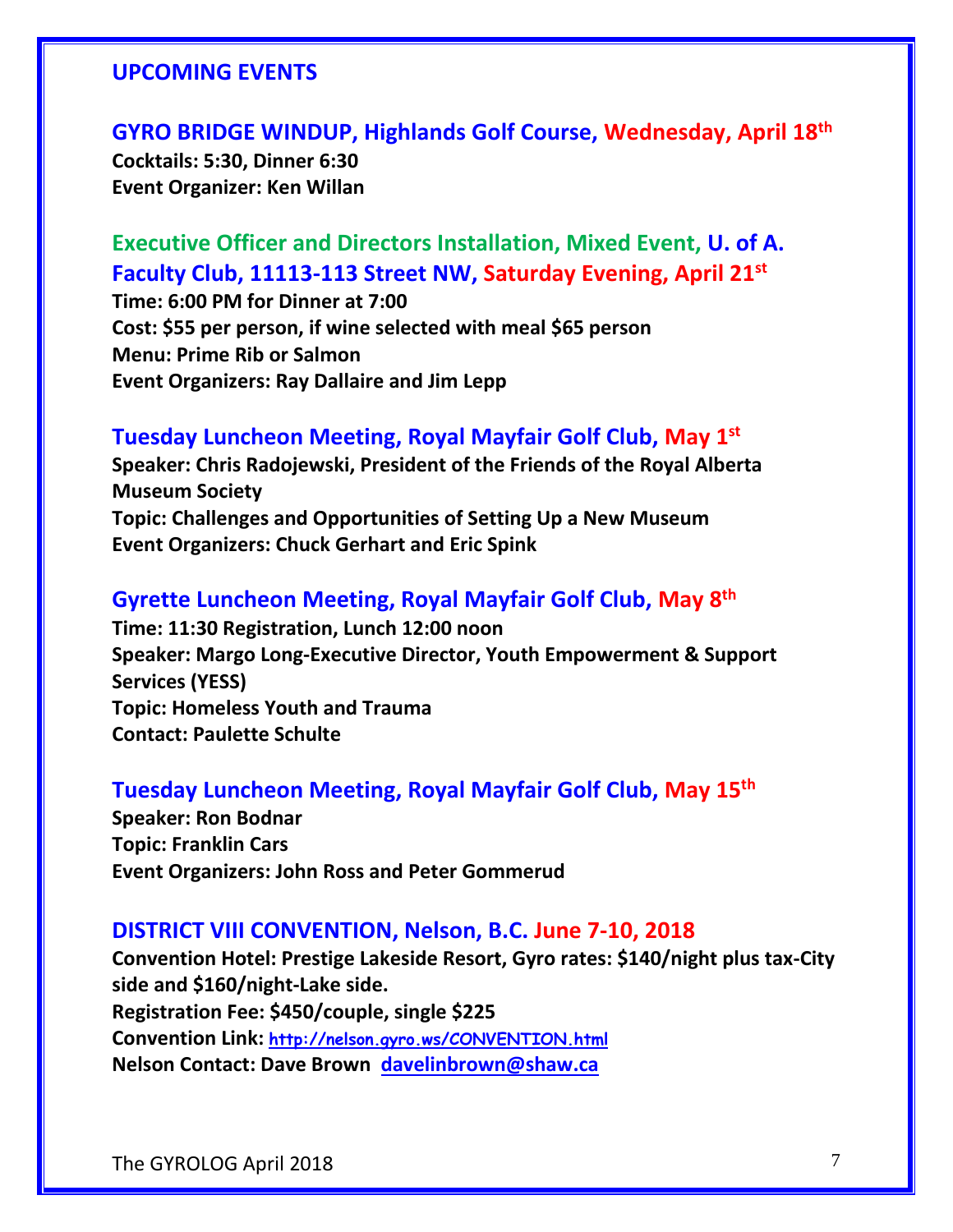|                                                                                                                                            | <b>Registration Form</b>                                                                                                                                                                                                       |                                              |                |
|--------------------------------------------------------------------------------------------------------------------------------------------|--------------------------------------------------------------------------------------------------------------------------------------------------------------------------------------------------------------------------------|----------------------------------------------|----------------|
|                                                                                                                                            |                                                                                                                                                                                                                                |                                              |                |
|                                                                                                                                            |                                                                                                                                                                                                                                |                                              |                |
|                                                                                                                                            | Street Address: Van Andreas Address and Address and Address and Address and Address and Address and Address and Address and Address and Address and Address and Address and Address and Address and Address and Address and Ad |                                              |                |
|                                                                                                                                            |                                                                                                                                                                                                                                |                                              |                |
|                                                                                                                                            |                                                                                                                                                                                                                                |                                              |                |
|                                                                                                                                            |                                                                                                                                                                                                                                |                                              |                |
|                                                                                                                                            | Arrival Date: _______________________ Departure Date: __________________________                                                                                                                                               |                                              |                |
|                                                                                                                                            |                                                                                                                                                                                                                                |                                              |                |
| <b>Registration Fee (Can Funds)</b>                                                                                                        |                                                                                                                                                                                                                                |                                              |                |
| Couple: \$450 Single: \$225                                                                                                                |                                                                                                                                                                                                                                |                                              | $\sim$         |
| Includes:                                                                                                                                  |                                                                                                                                                                                                                                |                                              |                |
|                                                                                                                                            | • Thursday evening - Buffet with Entertainment                                                                                                                                                                                 |                                              |                |
| $\bullet$<br>$\bullet$<br><b>Sunday Float-Away Breakfast</b><br>$\bullet$<br><b>Unlimited tram passes</b><br>$\bullet$<br>• Transportation | Friday ladies luncheon, BBQ and sporting events with prizes at Shannon Point<br>Saturday Governors/Awards Banquet with entertainment                                                                                           |                                              |                |
| <b>Bocce Tournament</b>                                                                                                                    |                                                                                                                                                                                                                                | $\mathcal{P} = \mathcal{P} \cup \mathcal{P}$ |                |
|                                                                                                                                            | Golf Tournament - \$55 per Golfer (includes cart, green fees & Lunch)                                                                                                                                                          |                                              |                |
|                                                                                                                                            | Gyro (YES / NO) Handicap: _____________                                                                                                                                                                                        |                                              | $\sim$         |
|                                                                                                                                            | Gyrette (YES / NO) Handicap: ___________                                                                                                                                                                                       |                                              | $\sim$         |
| <b>Total fee enclosed:</b>                                                                                                                 |                                                                                                                                                                                                                                |                                              | $\sim$         |
|                                                                                                                                            | Make cheque payable to Nelson Gyro Club and mail to :                                                                                                                                                                          |                                              |                |
|                                                                                                                                            | <b>Nelson Gyro Club</b>                                                                                                                                                                                                        |                                              |                |
|                                                                                                                                            | <b>Dave Brown</b>                                                                                                                                                                                                              |                                              |                |
|                                                                                                                                            | 923 Kokanee Ave.,                                                                                                                                                                                                              |                                              | <b>Players</b> |